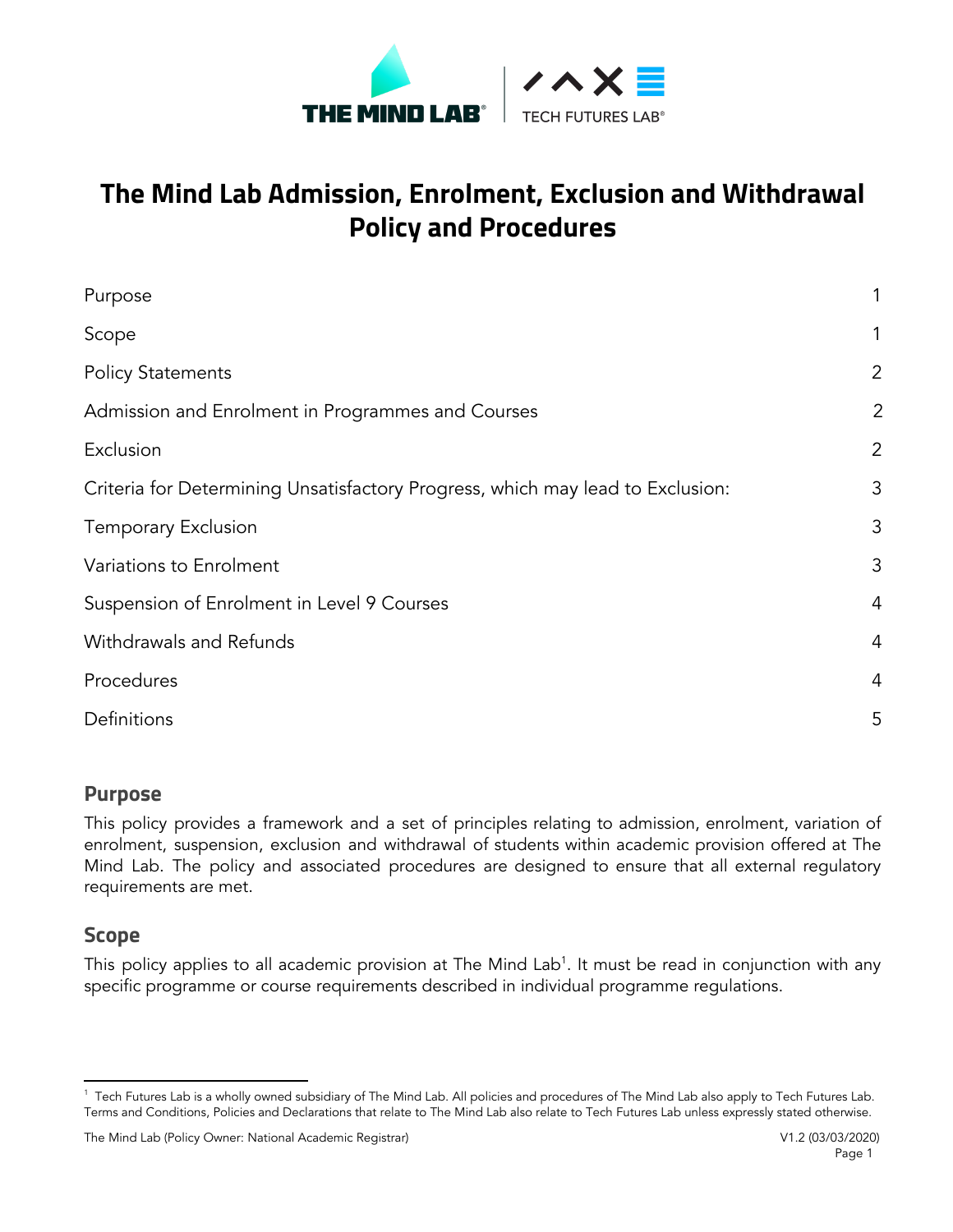### <span id="page-1-0"></span>**Policy Statements**

Admission, enrolment, exclusion and withdrawal practices will be governed by fair, consistent, equitable, transparent and academically sound principles, and will meet the requirements of the Education Act 1989 and NZQA's Private Training Establishment Registration Rules 2018.

#### <span id="page-1-1"></span>**Admission and Enrolment in Programmes and Courses**

- 1. Applicants are eligible to be admitted to academic provision at The Mind Lab where they meet all published entry requirements, including admission and selection requirements, criteria and / or pre-requisites stated in the programme regulations and course descriptors.
	- 1.1. Where programme entry regulations allow, students may support their application for enrolment into an academic provision by providing evidence of experience that is deemed equivalent to the level of the qualification required for entry.
	- 1.2. Equivalence is assessment based on The Mind Lab Recognition and Assessment of Prior Learning Policy and Procedure and programme entry regulations.
- 2. Applicants may be refused entry if:
	- 2.1. they do not meet the published entry requirements
	- 2.2. they are unlikely to be successful in meeting the outcomes or have been excluded from entry to a programme or course (see next Section Exclusion)
	- 2.3. they have criminal convictions that would exclude them from meeting the requirements of external registration or licensing bodies or meeting the requirements of workplaces associated with The Mind Lab.
	- 2.4. they do not meet any other regulatory or legislative requirements applicable to academic provision offered at The Mind Lab.
	- 2.5. The General Managers, National Academic Director and Programme Leads have delegated authority to manage student entry into academic provision offered at The Mind Lab, in accordance with the approved entry criteria.
- 3. Course Enrolment: prerequisites and conditional enrolment
	- 3.1. During the enrolment process (continuous throughout the programme), all programme and course prerequisites must be met.
	- 3.2. If a student does not meet a prerequisite for a course, and no other form of credit transfer or recognition of prior learning is relevant, they cannot be enrolled and will have to re-enrol in the prerequisite course and successfully complete this to continue in the programme.

#### <span id="page-1-2"></span>**Exclusion**

- 1. A student may be refused entry to academic provision at The Mind Lab if they have previously been refused entry or excluded from another programme or course offered by The Mind Lab, or have been refused entry to a programme or course by another education provider, or have been excluded or expelled by any other education provider for any reason.
- 2. A student may be refused entry to a higher level programme if they do not demonstrate success within a lower level programme.
- 3. A student may be refused further enrolment in a programme or course if they do not make satisfactory progress. (See next Section Criteria for determining unsatisfactory progress).
- 4. A student will not be allowed to enrol in any course that they failed or did not complete more than twice unless there are exceptional circumstances approved by the National Academic Director.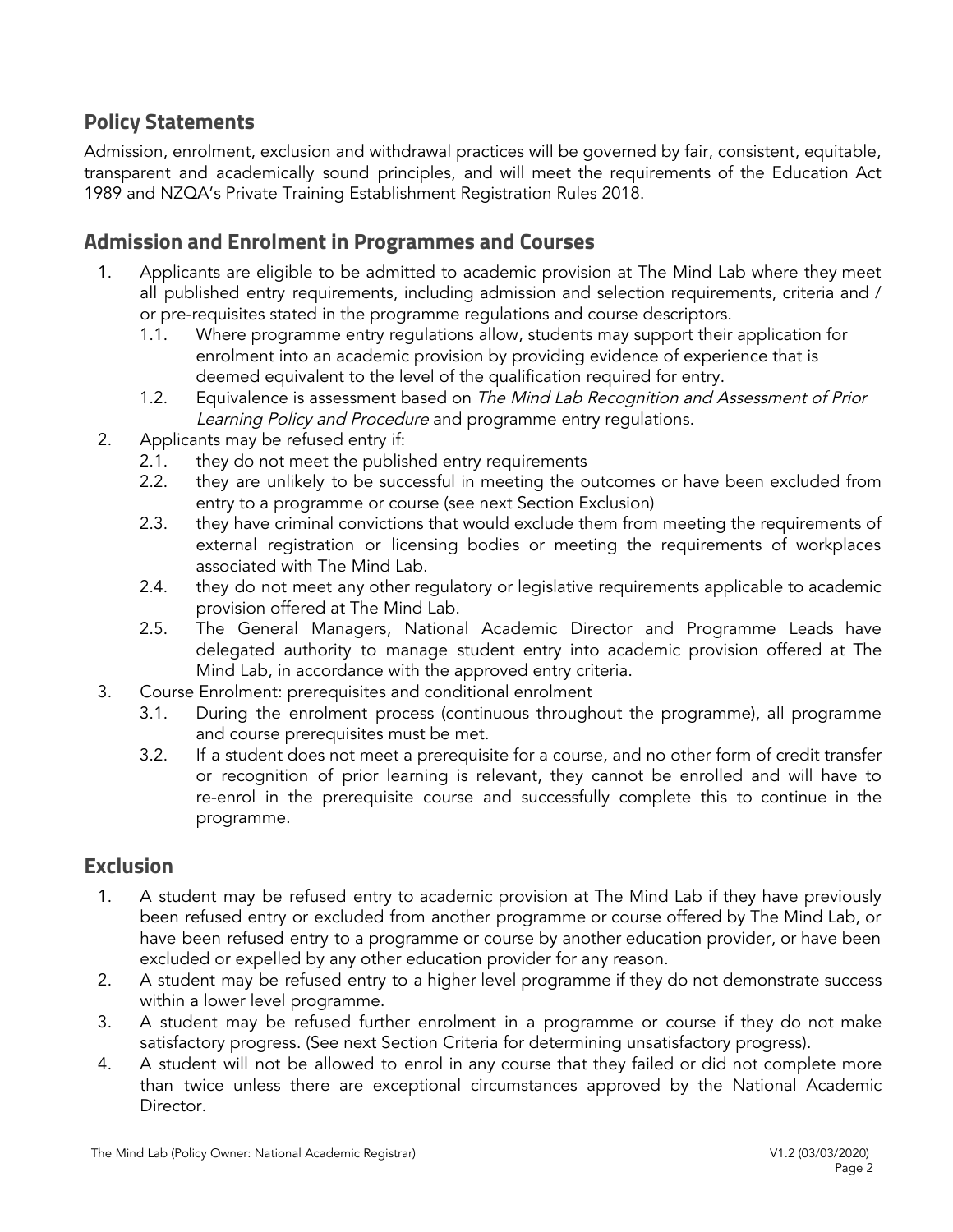- 5. A student who has been deemed to have made unsatisfactory academic progress may not be permitted to re-enrol without the prior permission of the National Academic Director.
- 6. Any excluded student who wishes to apply for permission to re-enrol must lodge a written application before the official enrolment date in the course and/or programme for which they seek admission.
- 7. The Mind Lab shall make the decision on whether any particular student who has been excluded may be permitted to re-enrol and may impose conditions on the re-enrolment to help ensure the student has a reasonable chance of success in the course or programme.
- 8. When applying for re-enrolment, the student will need to satisfy The Mind Lab that, as a result of study or other activity in the intervening period, there is a reasonable chance of success in subsequent study.
- <span id="page-2-0"></span>9. All exclusions must be authorised by the General Manager and National Academic Director.

## **Criteria for Determining Unsatisfactory Progress, which may lead to Exclusion:**

1. A student who does not make sufficient progress in the first "enrolment period" of a programme.

Normally sufficient progress would be evidenced by regular attendance and participation, submitting assessment items on time, passing sufficient assessments for successful completion of courses and appropriately responding to student communication. This should be read in conjunction with specific Programme Regulations and Course Descriptors regarding attendance and assessment requirements.

- 2. A student who does not pass at least half of the credits in which the student was enrolled within one enrolment period.
- 3. A student who enrolled in the same course on two occasions and has failed that course, unless otherwise stated in the programme regulations.
- <span id="page-2-1"></span>4. A student who has not met specified attendance requirements.

## **Temporary Exclusion**

If a student's performance or participation in any particular course or at a particular delivery site is contrary to The Mind Lab Code of Conduct, the student's attendance may temporarily be removed from that course or delivery site, and relevant procedures from The Mind Lab Student Disciplinary Policy and Procedures will be instigated.

#### <span id="page-2-2"></span>**Variations to Enrolment**

- 1. Unless otherwise stated in the programme regulations, an enrolled student may apply for a Variation to Enrolment (VOE) prior to the start date for the programme or course intake, or within the first 10% of programme or course commencement, with no academic penalty, after consultation and agreement with the Programme Lead.
- 2. Unless otherwise stated in the programme regulations, students wishing to transfer from one programme or course intake to another outside the 10% period may do so by negotiated agreement with the Programme Lead on a case-by-case basis.
- 3. Applicable fees and refunds will be calculated on the basis of the date on which a student requests a VOE.
- 4. The General Managers, National Academic Director, and National Academic Registrar have delegated authority to approve transfers and variations to enrolment for all academic provision offered at The Mind Lab.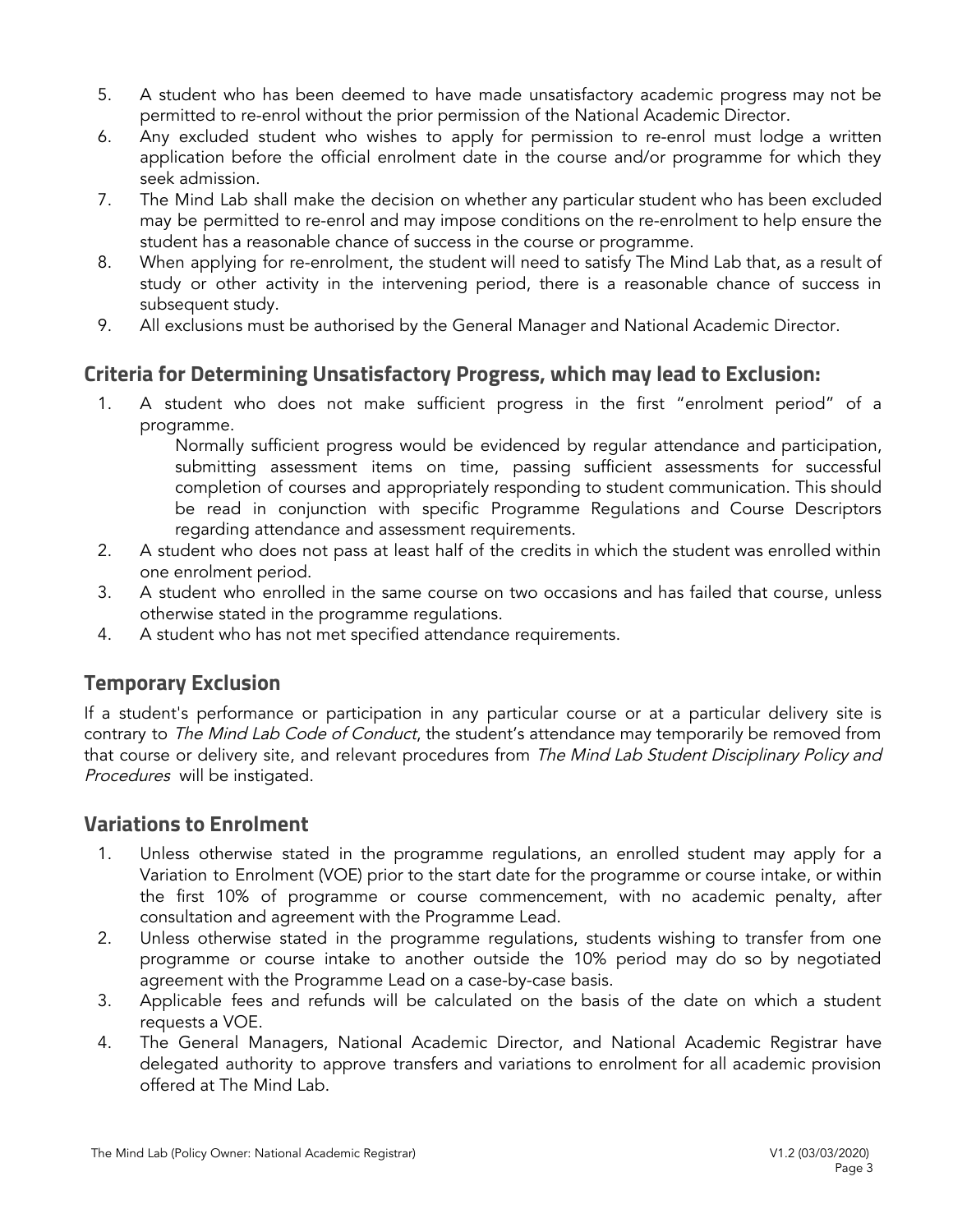### <span id="page-3-0"></span>**Suspension of Enrolment in Level 9 Courses**

- 1. Continuous enrolment is normally required throughout the duration of any programme; however students enrolled in level 9 courses may apply to suspend their enrolment for up to one year, and a student may be granted no more than one suspension during their level 9 study.
- 2. Applications for suspension must be made using the Request for [Suspension](https://themindlab.com/request-for-suspension-of-enrolment-for-level-9-courses/) of Enrolment in Level 9 [Courses](https://themindlab.com/request-for-suspension-of-enrolment-for-level-9-courses/) form. There is no additional fee associated with this application.
- 3. This application must include relevant evidence and must be supported by the student's advisor on the course.
- 4. All suspensions of enrolment in level 9 courses must be approved by the National Academic Director.
- 5. There may be restrictions around the length of time taken to complete a qualification that affects the ability to complete / eligibility to graduate. These will be taken into account before any suspension is approved.

#### <span id="page-3-1"></span>**Withdrawals and Refunds**

- 1. Students will be provided an opportunity to review and agree to the terms and conditions and other relevant information about withdrawal and entitlement to refunds at the time of application for enrolment, and within public and student facing handbooks for all academic provision at The Mind Lab.
- 2. Students who wish to apply for withdrawal must make an application in writing. Verbal notice of withdrawal will not normally be accepted as a learner's intention to withdraw.
- 3. Except under exceptional circumstances and with the approval of the National Academic Director, students who have had more than four consecutive weeks of non-attendance in classes, non-participation in required online activities associated with academic provision that they are enrolled in, and no contact with The Mind Lab, will be withdrawn.
- 4. A student cannot be withdrawn from a programme or course(s) after 75% of the enrolment period has passed, or where the final assessment and/or the course/programme end date has taken place and final results are due to be, or are, entered in the Student Management System.
- 5. Applicable fees and refunds will be calculated on the basis of the date on which a student requests a withdrawal.
- 6. Students will normally receive a full refund if The Mind Lab cancels a scheduled delivery of a course or programme offering.

#### <span id="page-3-2"></span>**Procedures**

TML [Enrolments](https://drive.google.com/open?id=1Sp_lLTTNyKgk2bwPuwPhJfSAc8tf7VA6) and Fees Procedure: The purpose of this procedure is to outline the admission and fees procedures for students enrolling in TML programmes, and to clarify the documentation and data requirements for student records.

TML [Withdrawal,](https://drive.google.com/open?id=1FBgIT-43e1TRs0ku6kLjfSE6ko1xkMno) Variation and Refunds Procedure: This procedure outlines the provisions and processes for students requesting withdrawal from or variations of enrolment in TML programmes, and the related financial and academic impacts. Withdrawals, Variations of Enrolment and Refunds are processed by the TML Enrolments team and a record of this is kept against the student enrolment record in TML's Student Management System.